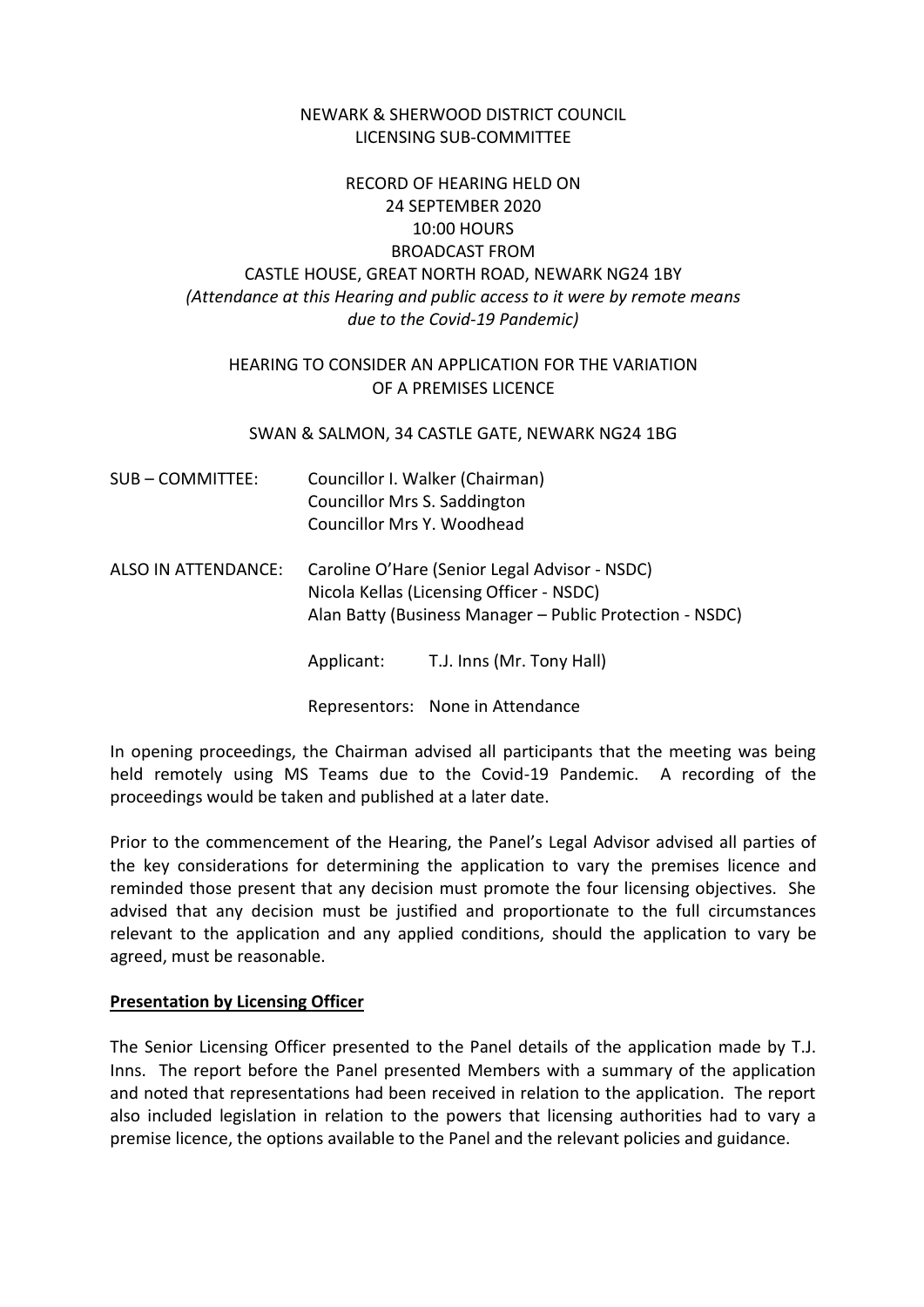## **Presentation by Applicant**

Mr. Hall advised the Panel that the application had been submitted to permit the outside area to be used for live and recorded music and also for the supply of alcohol, both on and off the premises. The application had been subsequently amended following receipt of the Notice of Hearing with the termination hours being drawn back to an earlier time.

Mr. Hall advised that he would not run the establishment as a late night venue, as previously, but more as a riverside pub.

### Questions to the Applicant

Councillor Mrs Saddington sought confirmation from Mr. Hall that in order for residents not to be disturbed he would cease live music outside at 22:00 hours. She also queried what safety measures would be put in place in relation to access to the river and what type of glass vessels would be used for outside drinking. In response, Mr. Hall advised he did not intend to have any music externally after 22:00 hours and that it was his intention to use glass vessels. He stated that SIA registered door staff would be present in the evenings and they would monitor access to the tow path. He expressed his own concerns about this but was unable to comment further as he was not yet operating from the premises. He noted that it was his understanding that the Fire Officer had refused permission for a barrier to be erected. The Panel's Legal Advisor noted the safety concerns raised by Councillor Saddington but stated that the licensing objective of 'Protection of Children from Harm' was not applicable in this instance, adding that it was not Mr. Hall's responsibility to ensure that parents of children looked after them in a responsible manner whilst on his premises.

The Panel's Legal Advisor queried as to the occupancy capacity of the external area. Mr. Hall confirmed that this was set at a maximum of 30 people. In response to whether it was his intention to provide off-sales, Mr. Hall confirmed that the application was to allow him to provide alcohol to a customer should they wish to carry it off the premises.

### **Applicant's Closing Submission**

Mr. Hall advised that he wished to change the venue from the previous one of a late night venue to a little pub by the river. He stated that he had a decibel reader which he would use and that he believed he would be a responsible licensee.

The Legal Advisor advised those present that three representations had been received in relation to the application and that they had been included in the Panel's paperwork and considered during the hearing.

## **Decision**

The decision of the Licensing Hearing Panel was to grant the variation with conditions applied as below:

1. The Mandatory Conditions which apply to licences granted under the Licensing Act 2003 shall apply to the licence.